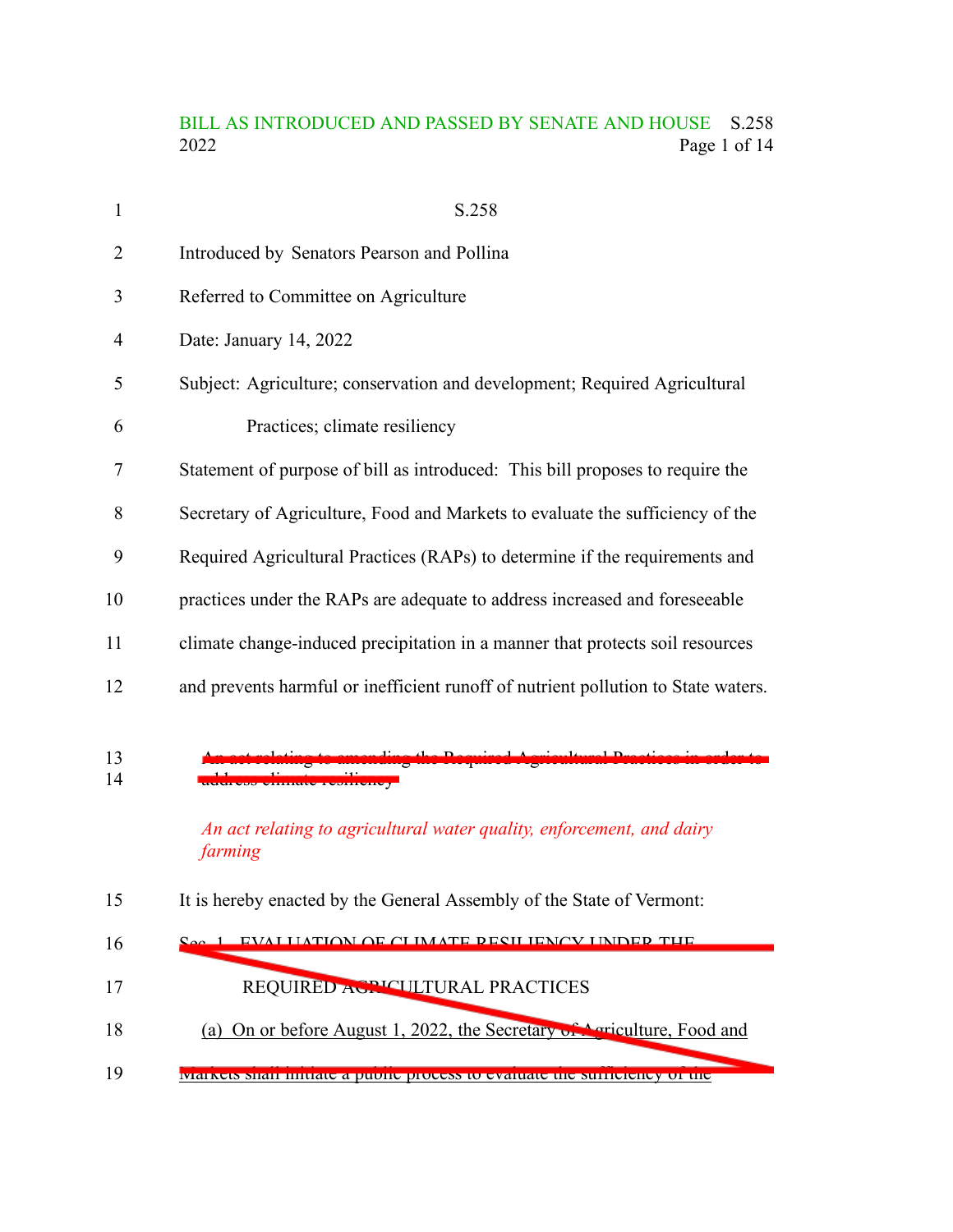BILL AS INTRODUCED AND PASSED BY SENATE AND HOUSE S.258<br>2022 Page 2 of 14 Page 2 of 14

| 1              | Dequired Agricultural Dractices (DADs) to determine if the requirements and         |
|----------------|-------------------------------------------------------------------------------------|
| $\overline{2}$ | practices under the RAPs are adequate to address increased and foreseeable          |
| 3              | climate change-induced precipitation in a manner that protects soil resources       |
| 4              | and prevent harmful or inefficient runoff of nutrient pollution to State waters.    |
| 5              | As part of the evaluation of the RAPs, the Secretary shall:                         |
| 6              | $(1)$ review R <sub>N</sub> P Section 3 and the activities and applicability of the |
| 7              | RAPs, including whether farms that are currently exempt from the RAPs               |
| 8              | should be subject to the RAPs due to heavier and more localized weather             |
| 9              | events;                                                                             |
| 10             | (2) examine the requirements for certification of small farms under RAP             |
| 11             | Section 4 and whether the threshold for qualifying as a Certified Small Farm        |
| 12             | should be amended to include a smaller number of livestock;                         |
| 13             | (3) evaluate the agricultural water quality training requirements under             |
| 14             | RAP Section 5 and whether the water quality training currently received by          |
| 15             | farmers adequately addresses the process and procedure of manure application        |
| 16             | that focusses on more frequent, intense heavy participation vents; and              |
| 17             | (4) review the conditions, restrictions, and operating standards for                |
| 18             | agricultural activities under RAP Section 6 and whether:                            |
| 19             | (A) intense precipitation events have resulted in or may result in                  |
| 20             | more frequent or a higher volume of agricultural wastewater discharges that         |
| 21             | require auunonarmanagement on rann-neius,                                           |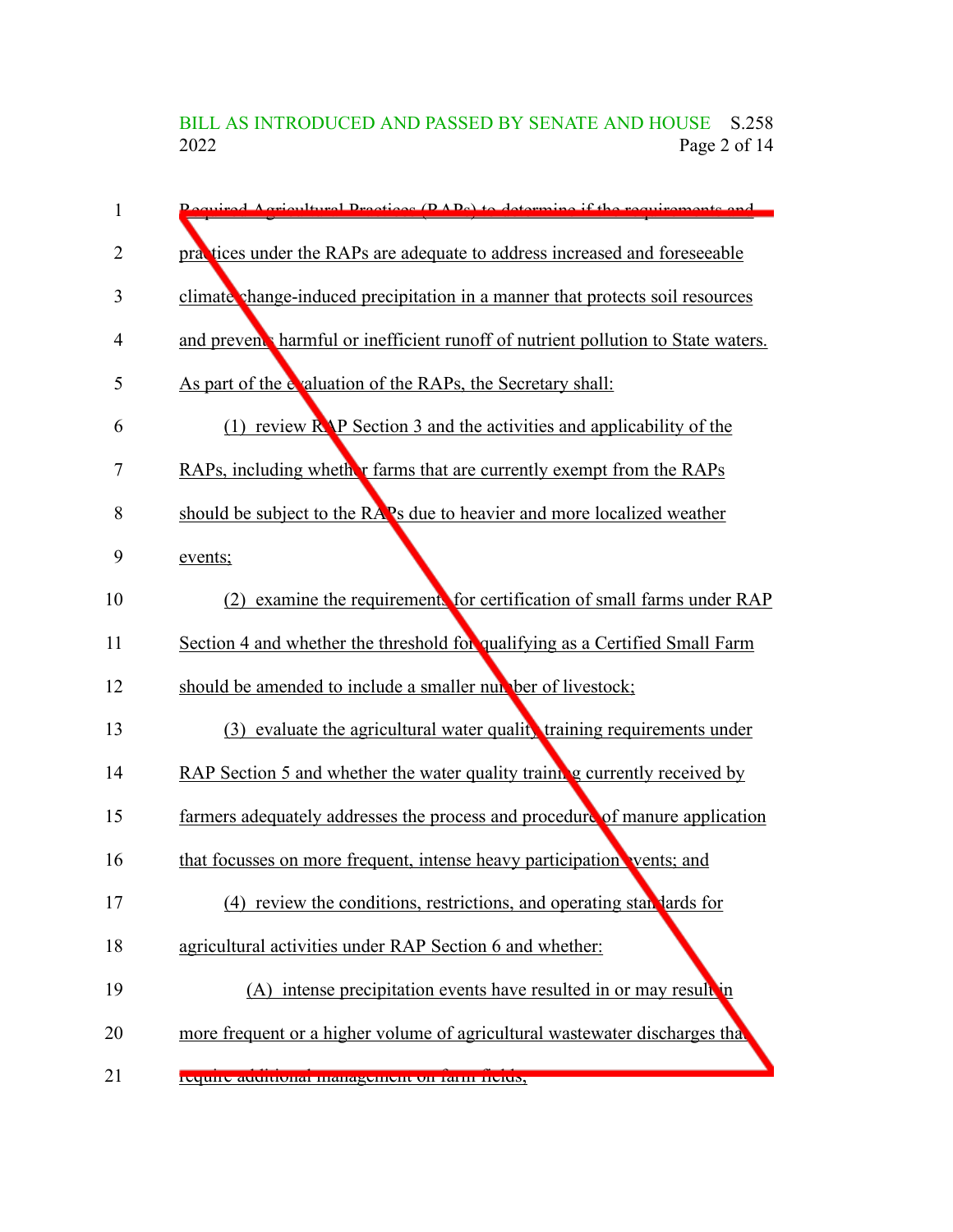# BILL AS INTRODUCED AND PASSED BY SENATE AND HOUSE S.258<br>2022 Page 3 of 14 Page 3 of 14

| 1  | $(D)$ requirements regarding the stereog of menure and                           |
|----|----------------------------------------------------------------------------------|
| 2  | agroultural wastes need to be adjusted to address increased climate change-      |
| 3  | induced precipitation;                                                           |
| 4  | standards or requirements for nutrient management planning,<br>$\bullet$         |
| 5  | particularly nut jent application, need to be adjusted to address changes in     |
| 6  | precipitation;                                                                   |
| 7  | (D) soil mana ement activities and retention practices should be                 |
| 8  | altered to improve the response to heavy precipitation events in order to ensure |
| 9  | soil health and limit erosion;                                                   |
| 10 | (E) requirements for the use of cover crops are stringent enough to              |
| 11 | protect soils from erosion due to more lequent and intense flooding events;      |
| 12 | (F) standards and restrictions for manure application are adequate,              |
| 13 | particularly focusing on whether:                                                |
| 14 | (i) the seasonal ban on manure application is adequate or should                 |
| 15 | be expanded;                                                                     |
| 16 | more stringent measures should be employed to address<br>(ii)                    |
| 17 | frequent flooding events from adjacent surface waters;                           |
| 18 | (iii) the standards used to prevent nutrient application on lands                |
| 19 | subject to flooding, ponding, and other conditions are adequate; and             |
| 20 | the nutrient application limits of 100 feet from a private water<br>(iv)         |
| 21 | supply and 200 feet from a public water supply are adequate to protect           |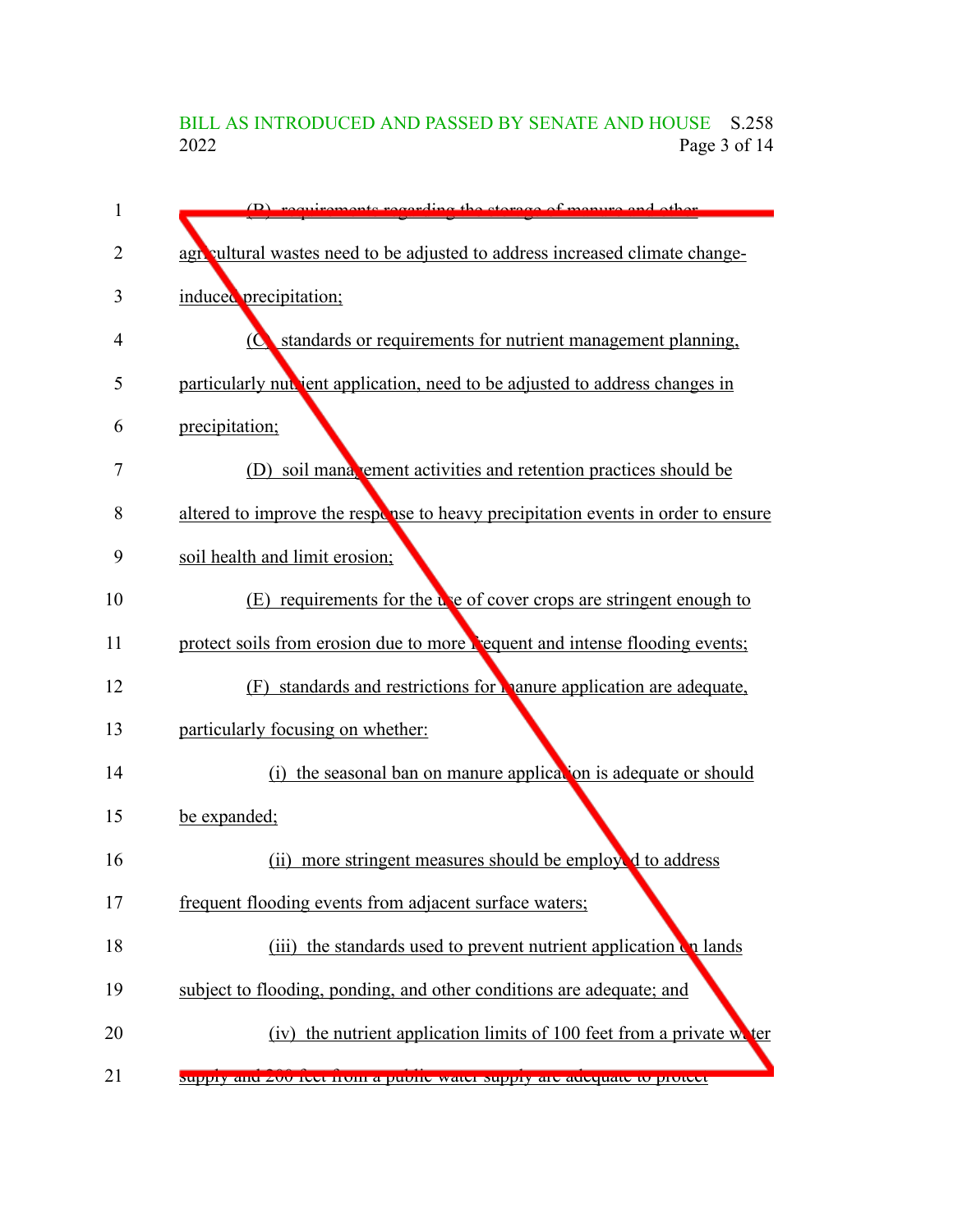# BILL AS INTRODUCED AND PASSED BY SENATE AND HOUSE S.258<br>2022 Page 4 of 14 Page 4 of 14

| $\mathbf{1}$ | riplying water and public health from putrient infiltration due to heavy        |
|--------------|---------------------------------------------------------------------------------|
| 2            | precipitation and more frequent flooding;                                       |
| 3            | (G) the criteria and review process for seasonal and emergency                  |
| 4            | spreading exemptions are adequate and being followed rigorously by the          |
| 5            | Agency of Agn. ulture, Food and Markets;                                        |
| 6            | (H) the required vegetative buffers under the RAPs are adequate to              |
| 7            | protect waters from increased surface runoff and whether a 25-foot buffer of    |
| 8            | perennial vegetation that can be harvested provides adequate protection for     |
| 9            | adjacent surface waters; and                                                    |
| 10           | (I) standards to stabilize the banks of surface waters are adequate to          |
| 11           | account for more frequent and higher wlume flooding events.                     |
| 12           | (b) During evaluation of the RAPs as divected under subsection (a) of this      |
| 13           | section, the Secretary of Agriculture, Food and Markets shall conduct public    |
| 14           | notice and comment and hold at least three public hearings in order to collect  |
| 15           | public input regarding the sufficiency of the RAPs to address increased climate |
| 16           | change-induced precipitation events.                                            |
| 17           | (c) On or before January 15, 2023, the Secretary of Agriculture, Food and       |
| 18           | Markets shall submit to the Senate Committees on Agriculture and n Natural      |
| 19           | Resources and Energy and the House Committees on Agriculture and Prestry        |
| 20           | and on Natural Resources, Fish, and Wildlife the results or conclusions of the  |
| 21           | evaluation required under subsection (a) or this section.                       |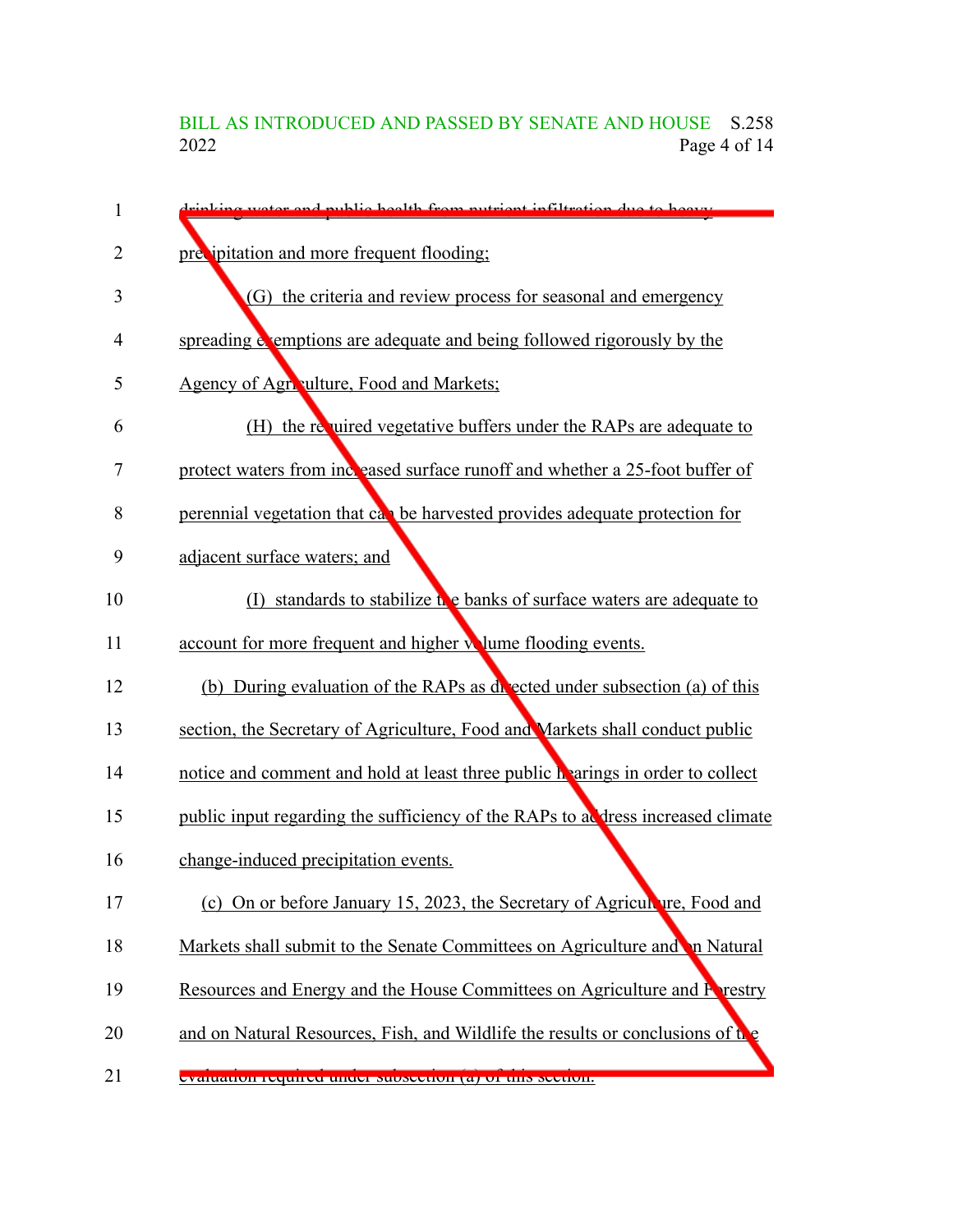BILL AS INTRODUCED AND PASSED BY SENATE AND HOUSE S.258 2022 Page 5 of 14

- (d) If after completion of the evaluation under subsection (a) of this section 1
- the Secretary of Agriculture, Food and Markets determines that the RAPs 2
- should be amended to improve application or response to increased climate 3
- change-induced precipitation, the Secretary shall initiate rulemaking under 3 4
- V.S.A. chapter 25 to amend the RAPs and protect the surface waters of the 5
- State. The Secretary shall adopt rules under this subsection not later than 6
- January 14, 2024. 7

Sec. 2. EFFECTIVE DATE 8

This act shall take effect on passage. 9

*Sec. 1. 6 V.S.A. § 23 is added to read:*

*§ 23. GOOD STANDING FOR AGENCY GRANTS*

*(a) As used in this section, "good standing" means an applicant for a grant exclusively awarded by the Agency:*

*(1) does not have an active enforcement violation that has reached a final order with the Secretary; and*

*(2) is in compliance with all terms of a current grant agreement or contract with the Agency.*

*(b) This section shall not amend, alter, or otherwise modify the "good standing" requirements established for grant programs in chapter 215 of this title.*

*(c) An applicant shall not be eligible for any grant exclusively awarded by the Agency unless the applicant is in good standing with the Secretary on all grant agreements, contract awards, and enforcement proceedings at the time of the grant award.*

*(d) In the Secretary's sole discretion, the Agency may waive the grant prohibition in subsection (c) of this section if the Secretary determines that:*

*(1) the applicant is working constructively with the Agency in good faith to resolve all issues that prevent good standing, and the applicant agrees in writing to take all necessary measures to comply with good standing requirements within a described time period;*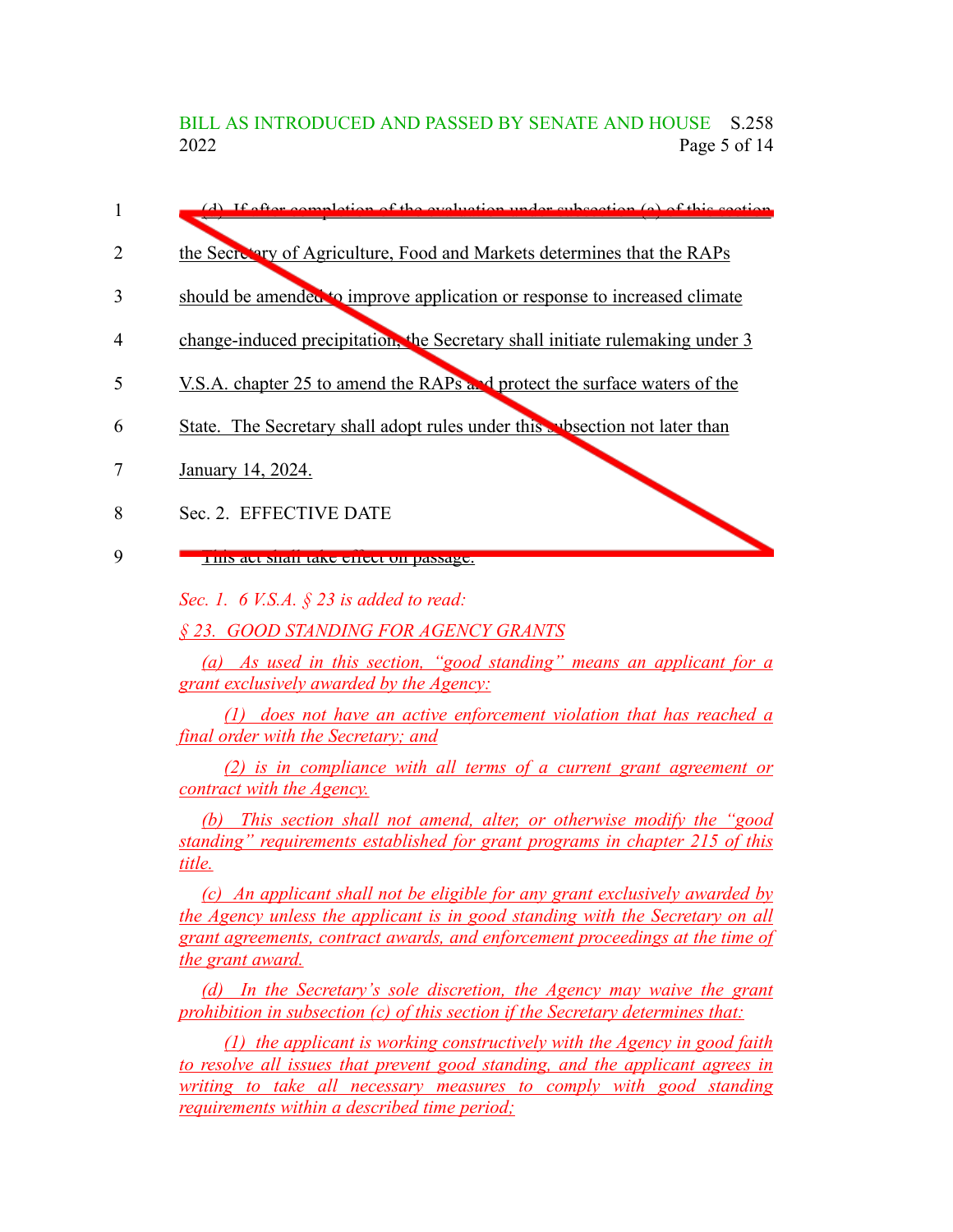# BILL AS INTRODUCED AND PASSED BY SENATE AND HOUSE S.258 2022 Page 6 of 14

*(2) all issues that prevent an applicant's good standing are minor and do not warrant ineligibility for the applicable grant; or*

*(3) the Secretary determines that waiving the good standing requirement is in the interests of justice.*

*(e) The good standing requirement only applies to grants exclusively awarded by the Agency. When the Agency is involved in administering other grants, the Agency may raise an applicant's lack of good standing for the awarding entity's consideration and review. The awarding entity may consider the applicant's lack of compliance when determining whether to award a grant.*

*Sec. 2. 6 V.S.A. § 4802(8) is amended to read:*

*(8) "Waste" or "agricultural waste" means material originating or emanating from a farm or imported onto a farm that is determined by the Secretary or the Secretary of Natural Resources to be harmful to the waters of the State, including: sediments; minerals, including heavy metals; plant nutrients; pesticides; organic wastes, including livestock waste, animal mortalities, compost, feed, and crop debris; waste oils; pathogenic bacteria and viruses; thermal pollution; silage runoff; untreated milk house waste; and any other farm waste as the term "waste" is defined in 10 V.S.A. § 1251(12).*

*Sec. 3. 6 V.S.A. § 4815 is amended to read:*

*§ 4815. WASTE STORAGE FACILITY*

*(a) No person shall construct a new waste storage facility or expand or modify a waste storage facility in existence on July 1, 2006 unless the facility meets the standard established for such facilities by the Natural Resources Conservation Service of the U.S. Department of Agriculture or an equivalent standard. If an equivalent design standard is used, the design and construction shall be certified by the Secretary of Agriculture, Food and Markets or a licensed professional engineer operating within the scope of his or her the engineer's expertise.*

*(b) The Secretary may require the owner or operator of a waste storage facility in existence on July 1, 2006, to modify the facility to meet the standard set forth in subsection (a) of this section if the facility poses a threat to human health or the environment as established by a violation of the State groundwater protection standards. If the Secretary determines that a facility that meets the standard set forth in subsection (a) of this section poses a threat to human health or the environment, the Secretary may require the owner or operator of the facility to implement additional management measures.*

*(c) The If the Secretary suspects that a waste storage facility may be*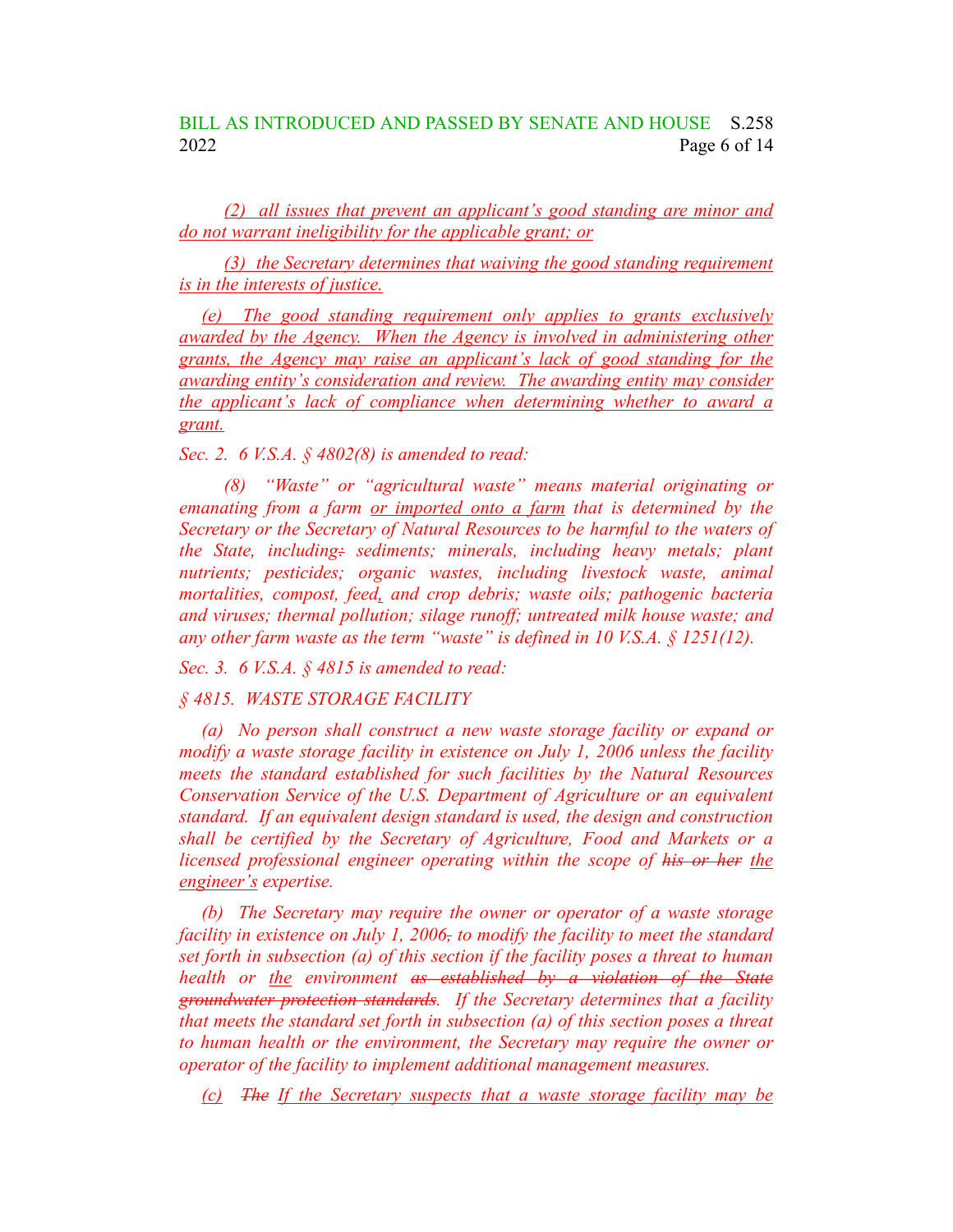*contaminating groundwater, the Secretary shall pay the costs of any initial groundwater monitoring conducted to determine if whether a facility poses a threat to human health or the environment shall be paid by the Secretary. Within 21 days of after a determination under this subsection that a facility poses a threat to human health or the environment because of apparent violation of the Groundwater Protection Standards, the Secretary of Agriculture, Food and Markets shall notify the Department of Health and the Secretary of Natural Resources of the location of the facility and the name of its owner or operator.*

*(c)(d) As used in this section, "waste storage facility" means an impoundment made for the purpose of storing agricultural waste by constructing an embankment, excavating a pit or dugout, fabricating an inground and aboveground structure, or any combination thereof.*

*Sec. 4. 6 V.S.A. § 4817 is amended to read:*

*§ 4817. MANAGEMENT OF NON-SEWAGE WASTE*

*(a) As used in this section:*

*(1) "Non-sewage waste" means any waste other than sewage that may contain organisms pathogenic to human beings but does not mean stormwater runoff.*

*(2) "Sewage" means waste containing human fecal coliform and other potential pathogenic organisms from sanitary waste and used water from any building, including carriage water and shower and wash water. "Sewage" shall does not mean stormwater runoff as that term is defined in 10 V.S.A. § 1264.*

*(b) The Secretary may require a person transporting or arranging for the transport of non-sewage waste to a farm for deposit in a manure pit or for use as an input in a methane digester to obtain approval from the Secretary prior to transporting the non-sewage waste to the farm. The Secretary may require a person to report to the Secretary at a designated time one or more of the following:*

*(1) the composition of the material transported to the farm, including the source of the material; and*

*(2) the volume of the material transported to a farm.*

*(c) After receipt of a report required under subsection (b) of this section, the Secretary may prohibit the import of non-sewage waste onto a farm upon a determination that the import of the material would violate the nutrient management plan for the farm or otherwise present a threat to water quality.*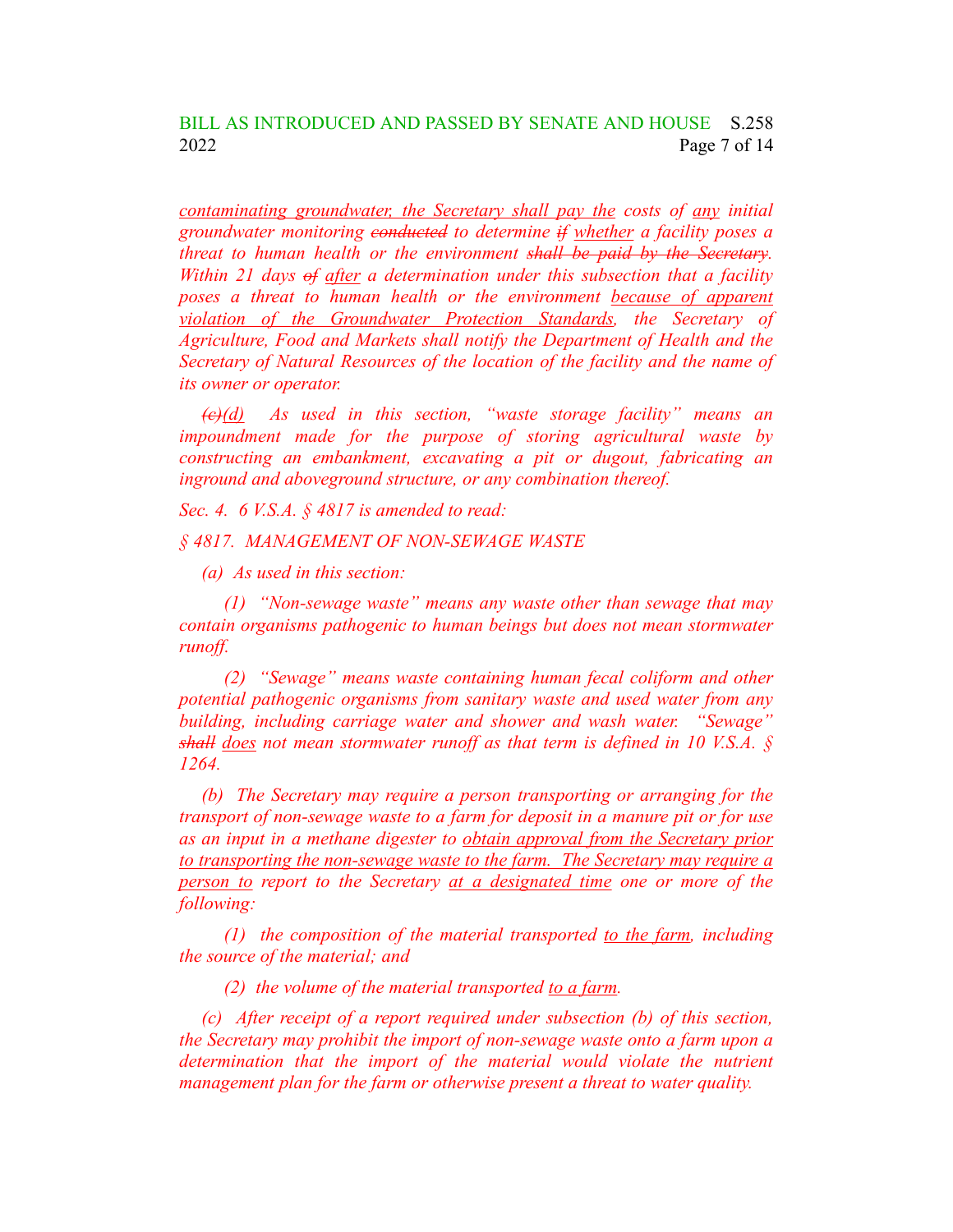#### *Sec. 5. 6 V.S.A. § 4827 is amended to read:*

### *§ 4827. NUTRIENT MANAGEMENT PLANNING; INCENTIVE GRANTS*

*(a) A farm developing or implementing a nutrient management plan under chapter 215 of this title or federal regulations may apply to the Secretary of Agriculture, Food and Markets for financial assistance. The financial assistance shall be in the form of incentive grants. Annually, after consultation with the Natural Resources Conservation Service of the U.S. Department of Agriculture, natural resources conservation districts, the University of Vermont Extension Service and others, the Secretary shall determine the average cost of developing and implementing a nutrient management plan in Vermont. The dollar amount of an incentive grant awarded under this section shall be equal to the average cost of developing a nutrient management plan as determined by the Secretary or the cost of complying with the nutrient management planning requirements of chapter 215 of this title or federal regulations, whichever is less.*

*(b) Application for a State assistance grant shall be made in a manner prescribed by the Secretary and shall include, at a minimum:*

*(1) an estimated cost of developing and implementing a nutrient management plan for the applicant;*

*(2) the amount of incentive grant requested; and*

*(3) a schedule for development and implementation of the nutrient management plan.*

*(c) The Secretary annually shall prepare a list of farms ranked, regardless of size, in priority order that have applied for an incentive grant under this section. The priority list shall be established according to factors that the Secretary determines are relevant to protect the quality of waters of the State, including:*

*(1) the proximity of a farm to a water listed as impaired for agricultural runoff, pathogens, phosphorus, or sediment by the Agency of Natural Resources;*

*(2) the proximity of a farm to an unimpaired water of the State;*

*(3) the proximity of a drinking water well to land where a farm applies manure; and*

*(4) the risk of discharge to waters of the State from the land application of manure by a farm.*

*(d) Assistance in accordance with this section shall be provided from State funds appropriated to the Agency of Agriculture, Food and Markets for*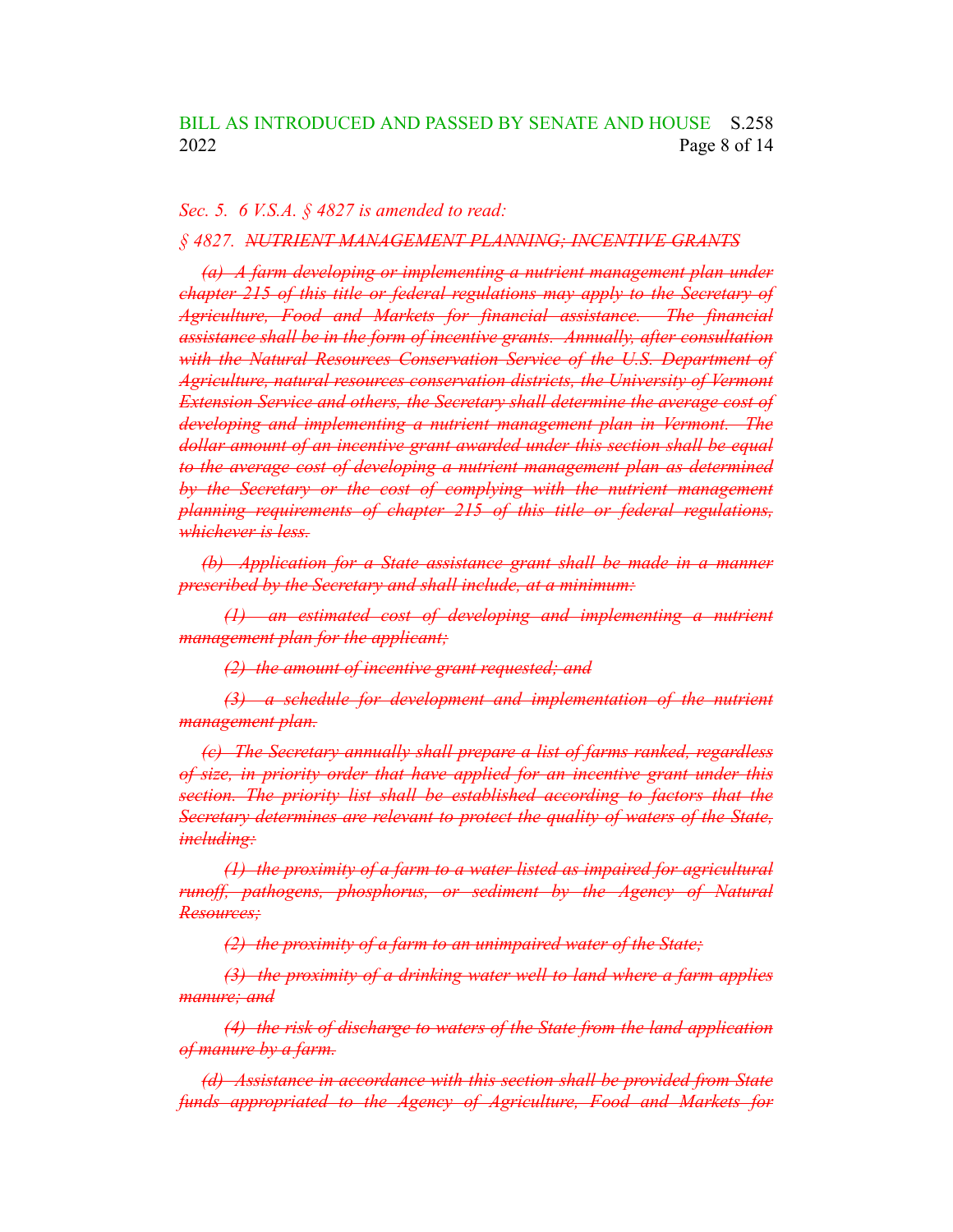#### *integrated crop management.*

*(e) If the Secretary or the applicable U.S. Department of Agriculture conservation programs lack adequate funds necessary for the financial assistance required by subsection (a) of this section, the requirement to develop and implement a nutrient management plan under State statute or State regulation shall be suspended until adequate funding becomes available. Suspension of a State-required nutrient management plan does not relieve an owner or operator of a farm permitted under section 4858 or 4851 of this title of the remaining requirements of a State permit, including discharge standards, groundwater protection, and land application of manure. This subsection does not apply to farms permitted under 10 V.S.A. § 1263.*

*(f) The Secretary may enter into grants with natural resources conservation districts, the University of Vermont Extension Service, and other persons and organizations to aid in the implementation of the incentive grants program under subsection (a) of this section and to assist farmers in the development and implementation of nutrient management plans. [Repealed.]*

*Sec. 6. 6 V.S.A. § 4828 is amended to read:*

### *§ 4828. CAPITAL EQUIPMENT ASSISTANCE PROGRAM*

*(a) It is the purpose of this section to provide assistance to purchase or use innovative equipment that will aid in the reduction of surface runoff of agricultural wastes to State waters, improve water quality of State waters, reduce odors from manure application, separate phosphorus from manure, decrease greenhouse gas emissions, and reduce costs to farmers.*

*(b) The capital equipment assistance program is created in the Agency of Agriculture, Food and Markets to provide State financial assistance for the purchase of new or innovative equipment to improve manure application, separation of phosphorus from manure, or nutrient management plan implementation achieve the purposes of this section.*

*(c) Assistance under this section shall in each fiscal year be allocated according to the following priorities and as further defined by the Secretary. Priority shall be given to capital equipment to be used on multiple farms; equipment to be used for phosphorus reduction, separation, or treatment; equipment to be used to achieve the most significant or cost-effective benefits that advance the purposes of this section, including by reducing nitrogen runoff; and projects managed by nonprofit organizations that are located in descending order within the boundaries of:*

- *(1) the Lake Champlain Basin;*
- *(2) the Lake Memphremagog Basin;*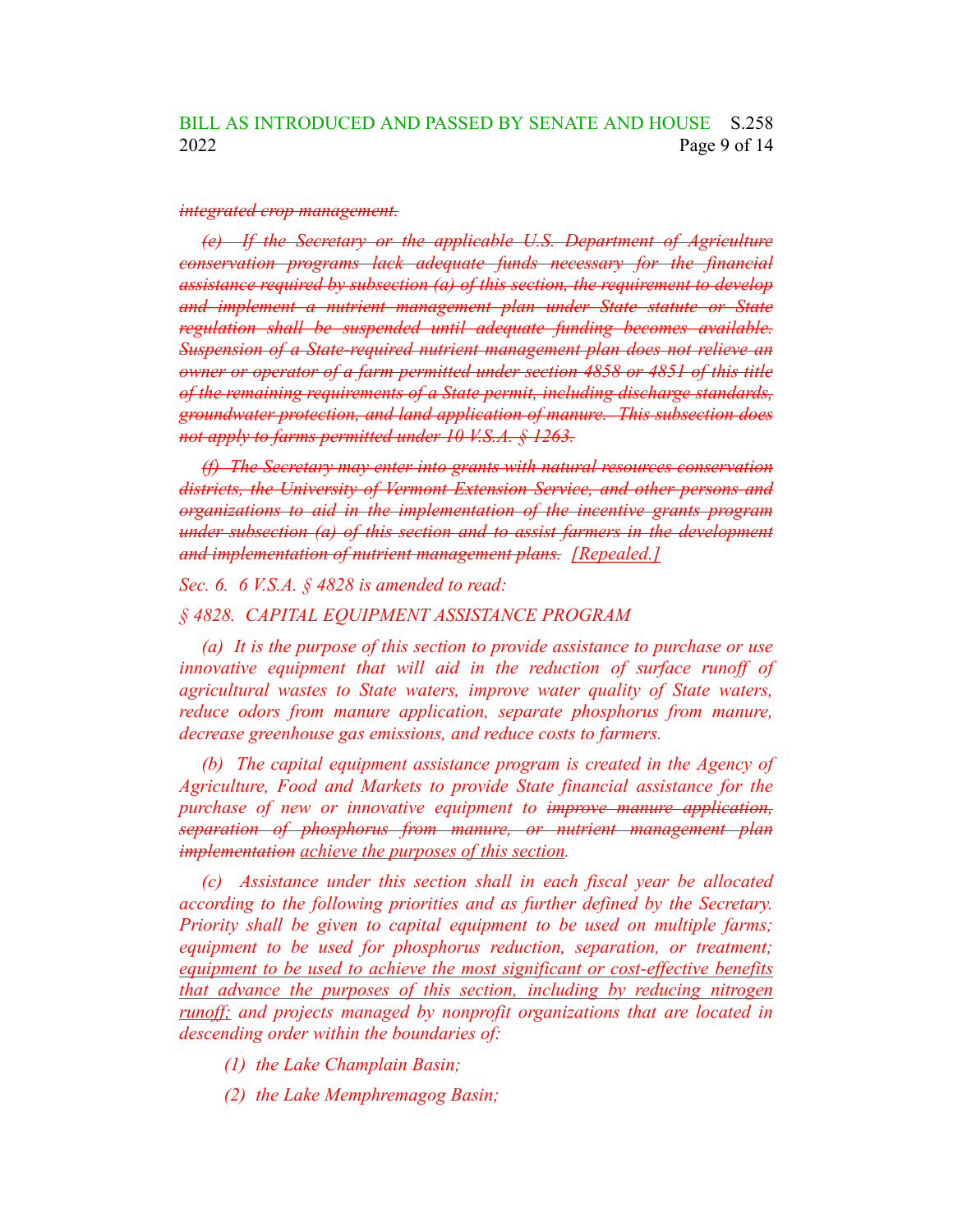*(3) the Connecticut River Basin; and*

*(4) the Hudson River Basin.*

*(d) An applicant for a State grant under this section to purchase or implement phosphorus reduction, separation, or treatment technology or equipment shall pay 10 percent of the total eligible project cost. The dollar amount of a State grant to purchase or implement phosphorus reduction, separation, or treatment technology or equipment shall be equal to the total eligible project cost, less 10 percent of the total as paid by the applicant, and shall not exceed \$300,000.00.*

*Sec. 7. 6 V.S.A. § 4832 is amended to read:*

### *§ 4832. FARM AGRONOMIC PRACTICES PROGRAM*

*(a) The Farm Agronomic Practices Assistance Program is created in the Agency of Agriculture, Food and Markets to provide the farms of Vermont with State financial assistance for the implementation, including through education, training, or instruction, of soil-based practices that improve soil quality and nutrient retention, increase crop production, minimize erosion potential, and reduce agricultural waste discharges. The following practices may be eligible for assistance to farms under the grant program:*

- *(1) conservation crop rotation;*
- *(2) cover cropping;*
- *(3) strip cropping;*
- *(4) cross-slope tillage;*
- *(5) zone or no-tillage;*
- *(6) pre-sidedress nitrate tests; and*

*(7) annual maintenance of a nutrient management plan that is no longer receiving funding under a State or federal contract, provided the maximum assistance provided to a farmer under this subdivision shall be \$2,000.00 per year;*

*(8) educational and instructional activities to inform the farmers and citizens of Vermont of:*

*(A) the impact on Vermont waters of agricultural waste discharges; and*

*(B) the federal and State requirements for controlling agricultural waste discharges;*

*(9) implementing alternative manure application techniques; and*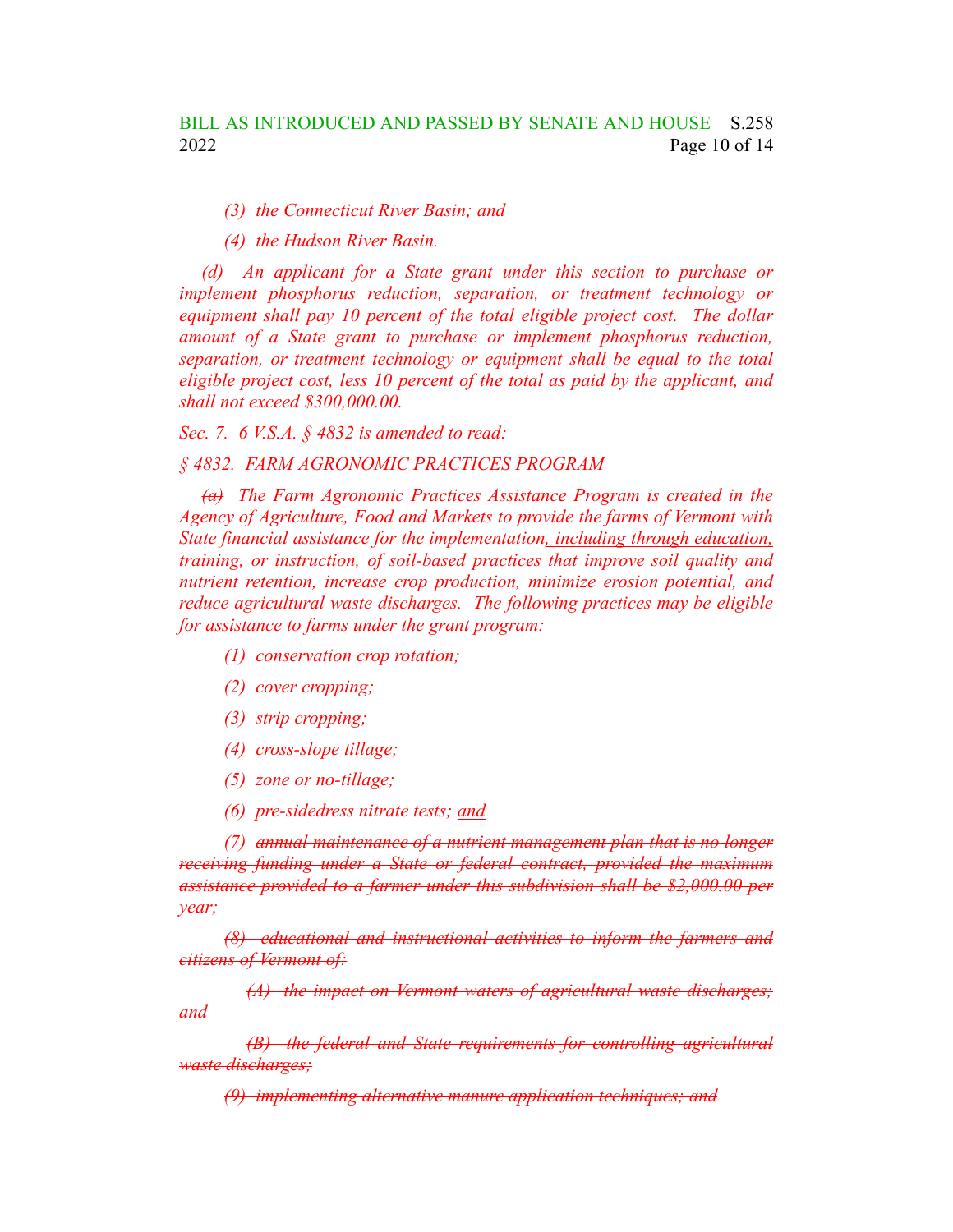## BILL AS INTRODUCED AND PASSED BY SENATE AND HOUSE S.258 2022 Page 11 of 14

*(10) additional soil erosion reduction practices soil-based practices that improve soil quality and nutrient retention, increase crop production, minimize erosion potential, and reduce agricultural waste discharges.*

*(b) Funding available under section 4827 of this title for nutrient management planning may be used to fund practices under this section.*

*Sec. 8. 6 V.S.A. § 4852 is amended to read:*

*§ 4852. RULES*

*The Secretary may adopt rules pursuant to 3 V.S.A. chapter 25 concerning program administration, program enforcement, appeals and standards for waste management and waste storage, setbacks or siting criteria for new construction or expansion, groundwater contamination, odor, noise, traffic, insects, flies, and other pests in order to implement this subchapter. The siting criteria adopted by the Secretary by rule shall be consistent with the standards for the quality of State waters and standards for acceptable required agricultural practices pursuant to subchapter 2 of this chapter. The groundwater contamination rules adopted by the Secretary shall include a process under which the agency shall receive, investigate, and respond to a complaint that a farm has contaminated the drinking water or groundwater of a property owner.*

*Sec. 9. EXTENSION OF TASK FORCE TO REVITALIZE THE VERMONT DAIRY INDUSTRY*

*(a) Notwithstanding 2020 Acts and Resolves No. 129, Sec. 31(c)(6), the Task Force to Revitalize the Vermont Dairy Industry shall continue to exist and retain the authority granted to it in 2020 Acts and Resolves No. 129, Sec. 31 until February 1, 2023.*

*(b)(1) For attendance of a meeting of the Task Force to Revitalize the Vermont Dairy Industry during adjournment of the General Assembly between the effective date of this act and February 1, 2023, a legislative member of the Task Force shall be entitled to per diem compensation and reimbursement of expenses pursuant to 2 V.S.A. § 406 for not more than 10 meetings. These payments shall be made from monies appropriated to the General Assembly.*

*(2) Other members of the Task Force that are not legislative members shall be entitled to both per diem compensation and reimbursement of expenses as permitted under 32 V.S.A. § 1010 for not more than 10 meetings. These payments shall be made from monies appropriated to the Ge Assembly.*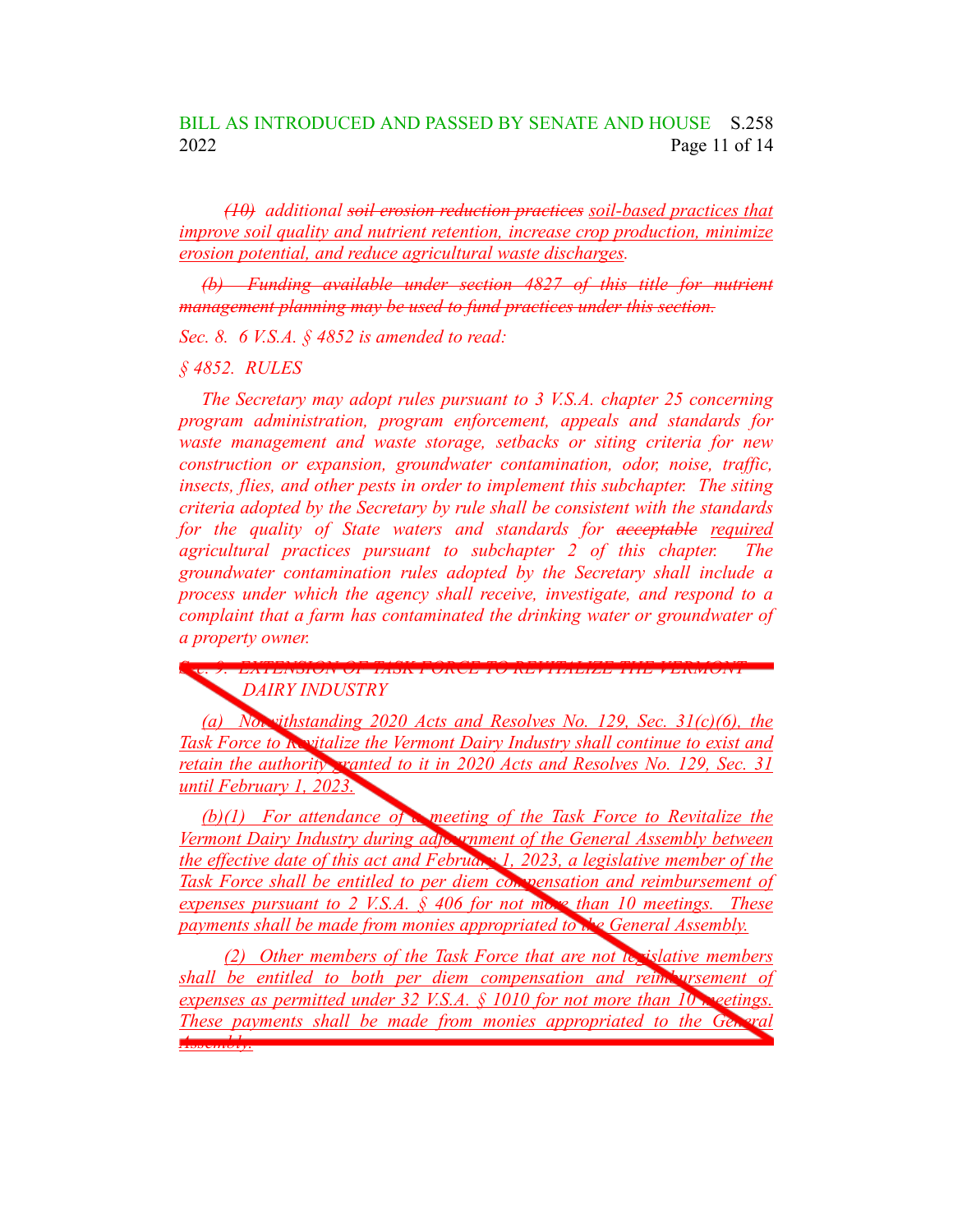## *Sec. 9. EXTENSION OF TASK FORCE TO REVITALIZE THE VERMONT DAIRY INDUSTRY*

*(a)(1) Notwithstanding 2020 Acts and Resolves No. 129, Sec. 31(c)(6), the Task Force to Revitalize the Vermont Dairy Industry shall continue to exist and retain the authority granted to it in 2020 Acts and Resolves No. 129, Sec. 31 until February 1, 2023.*

*(2) The Task Force shall consist of:*

*(A) two members of the House of Representatives, appointed by the Speaker of the House;*

*(B) two members of the Senate, appointed by the Committee on Committees; and*

*(C) four nonlegislators with experience or knowledge of the Vermont dairy industry, two of whom shall be appointed by the Speaker of the House and two of whom shall be appointed by the Committee on Committees.*

*(b)(1) For attendance of a meeting of the Task Force to Revitalize the Vermont Dairy Industry during adjournment of the General Assembly between the effective date of this act and February 1, 2023, a legislative member of the Task Force shall be entitled to per diem compensation and reimbursement of expenses pursuant to 2 V.S.A. § 406 for not more than 10 meetings. These payments shall be made from monies appropriated to the General Assembly.*

*(2) Other members of the Task Force that are not legislative members shall be entitled to both per diem compensation and reimbursement of expenses as permitted under 32 V.S.A. § 1010 for not more than 10 meetings. These payments shall be made from monies appropriated to the Agency of Agriculture, Food and Markets.*

*This act shall take effect on passage. Sec. 10. 6 V.S.A. § 4802 is amended to read:*

*§ 4802. DEFINITIONS*

*As used in this chapter:*

*Sec. 10. EFFECTIVE DATE*

*\* \* \**

*(2) "Farming" has the same meaning as used in 10 V.S.A. § 6001(22).*

*(3) "Good standing" means a participant in a program administered under this chapter:*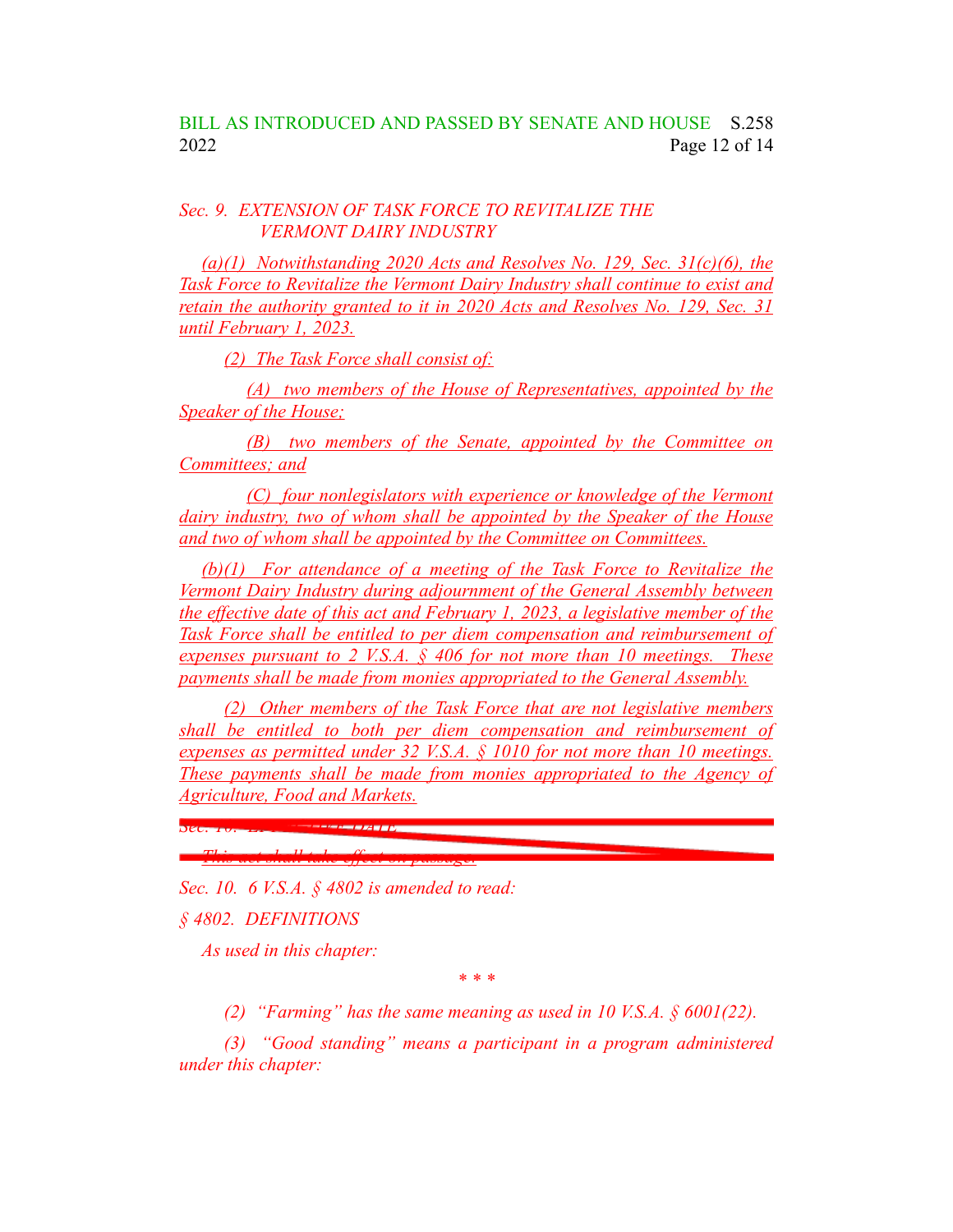# BILL AS INTRODUCED AND PASSED BY SENATE AND HOUSE S.258 2022 Page 13 of 14

*(A) does not have an active enforcement violation that has reached a final order with the Secretary; and*

*(B) is in compliance with all terms of a current grant agreement or contract with the Agency.*

*\* \* \* (10) "Agricultural activities" means the operation and management of an entity engaged in farming, including all those activities defined as "farming" in this chapter, "agricultural activity" in 12 V.S.A. § 5752, and all of the following:*

*(A) selling agricultural products at roadside stands or farm markets;*

*(B) the generation of noise, odors, dust, fumes, and other associated conditions;*

*(C) the composting of material principally produced by the farm or to be used at least in part on the farm;*

*(D) the ditching and subsurface drainage of farm fields and the construction of farm ponds;*

*(E) the handling of livestock wastes and by-products;*

*(F) the operation of farm machinery and equipment, including irrigation and drainage systems, pumps, and on-farm grain dryers;*

*(G) the movement of farm vehicles, machinery, equipment, and products and associated inputs on the roadway;*

*(H) field preparation, crop protection, and ground and aerial seeding and spraying;*

*(I) the on-site storage and application of agricultural inputs, including lime, fertilizer, organic materials, conditioners, and pesticides;*

*(J) the use of alternative pest management techniques;*

*(K) the management, storage, transport, utilization, and application of farm by-products, including manure or agricultural wastes;*

*(L) the expansion of farming practices or agricultural activities on a farm, or the change or conversion of farming practices of agricultural activities to other farming practices of agricultural activities on a farm; and*

*(M) the employment, use, and housing of farm labor.*